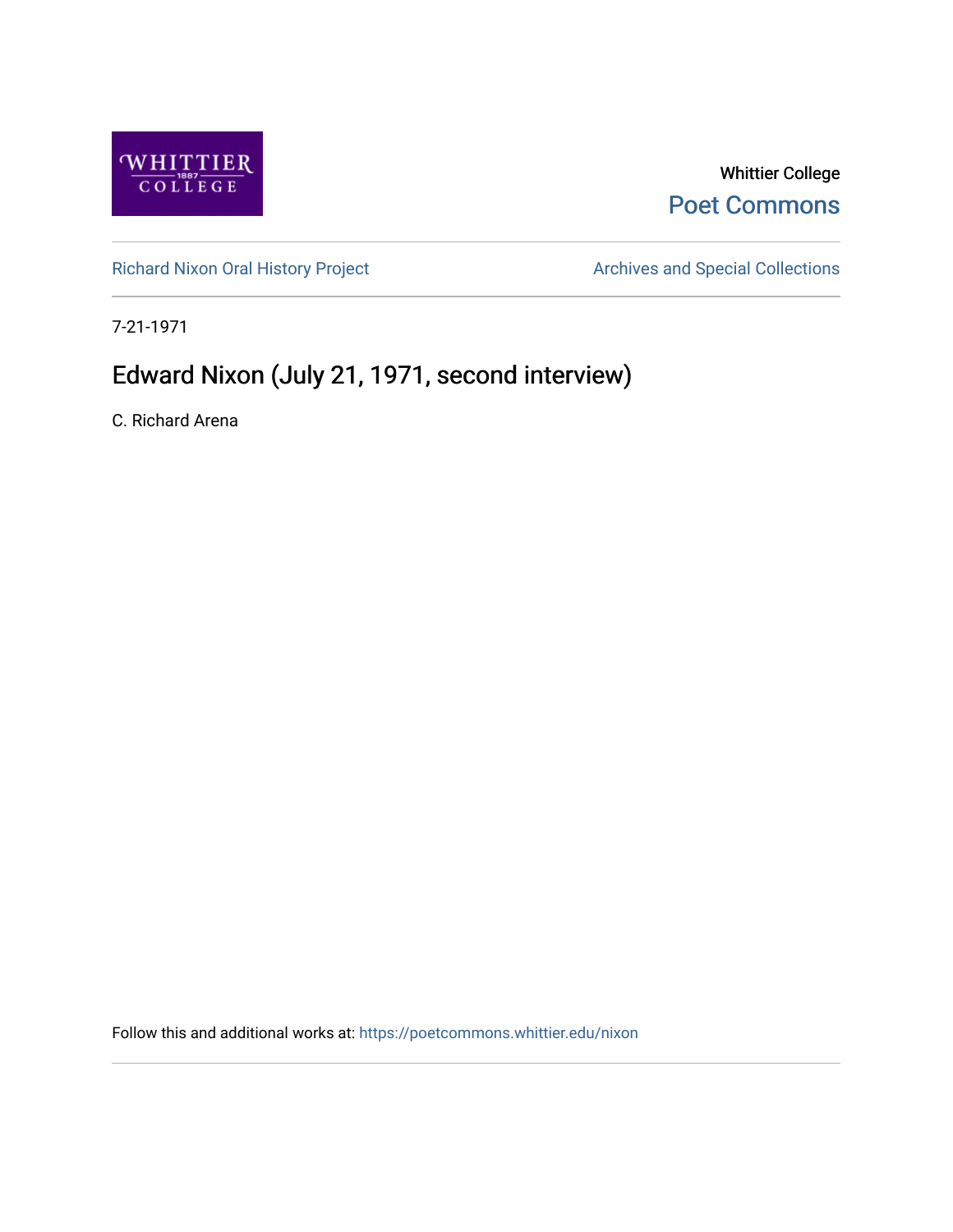Oral History Interview

with

## MR. EDWARD C. NIXON

July 21, 1971 En route to Ojai, California, in car

By Dr. C. Richard Arena

For the Richard Nixon Oral History Project

ARENA: Ed, let's concentrate on your formal education or experience in Whittier, California, where you were born in 1913.

NIXON: No, I was born in 1930. You're thinking of my brother. And from 1930 to 1947 I lived in the Southern California area in a number of different

homes. My parents moved when I was nine years old, I think, from the place I had lived the first nine years, and ever after that they were on the move about every other year or so. We lived first at the corner of Santa Gertrudes [Avenue] and East Whittier Boulevard, and from that place I started grade school at Lowell School, after a false start one week prior at East Whittier Elementary School, I decided to go to Lowell<br>School, and began there in the fall of '36. I had the first School, and began there in the fall of '36. eight years at one school continuing on at Lowell until finishing with an eighth grade diploma and then went on to Whittier High School for the first three years. And that brought us up to 1947, where the folks moved to Pennsylvania and I finished my last year back there.

But to go back to those first few years, 1936 on, I can remember that first day at East Whittier School when I decided I didn't want to go there, but only with a hazy recollection. I would have to think about that for a while and stimulate the memory a little bit to pull any details out of that. Lowell School was where my brother, Don [Francis Donald Nixon]<br>had gone and my brother, Arthur [Burdg Nixon] as well. East had gone and my brother, Arthur [Burdg Nixon] as well. Whittier was where Richard went. And by the way, I think Richard went to East Whittier School, the fourth grade through the eighth grade, the first three years being at Yorba Linda School. Those schools were approximately equal distance from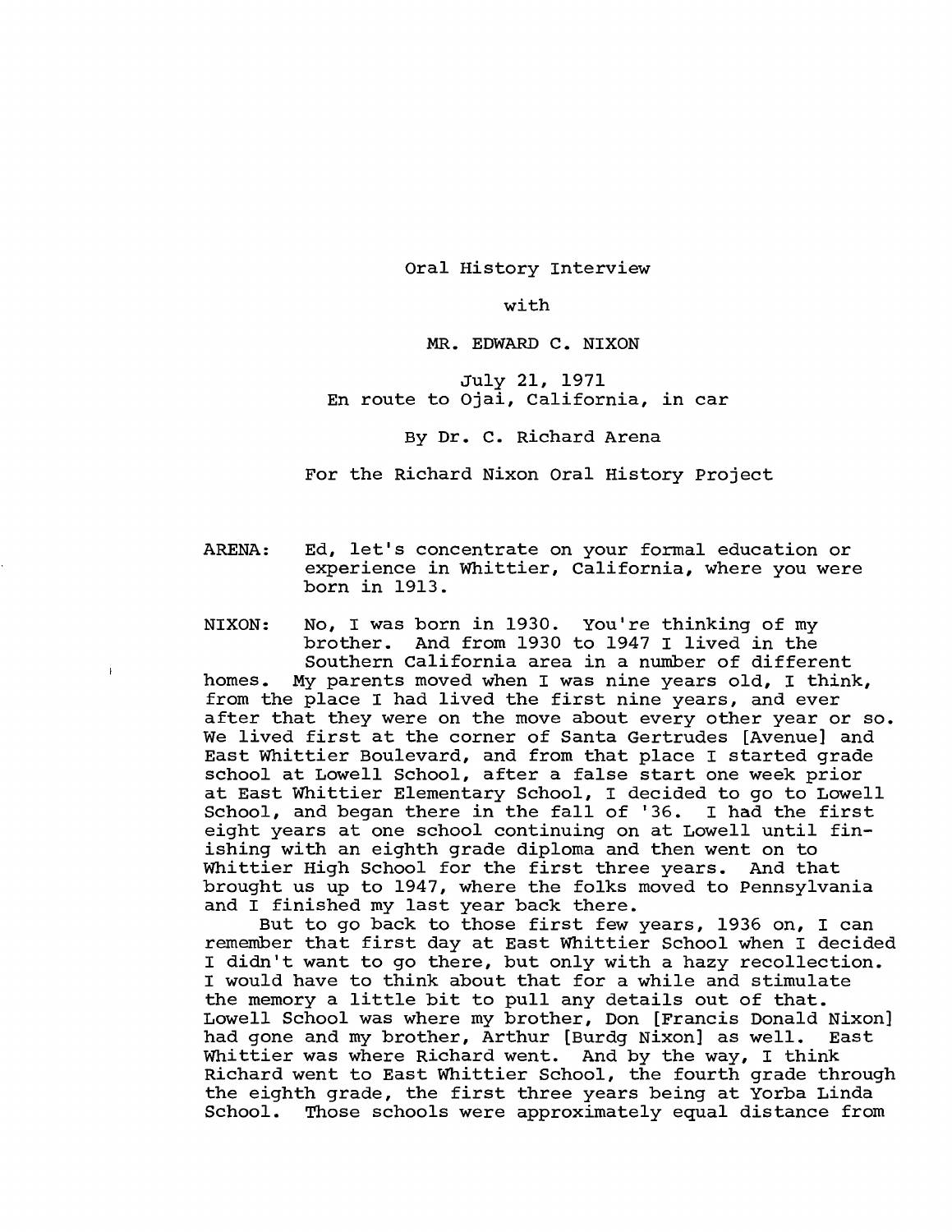the corner of Santa Gertrudes [Avenue] and East Whittier Boulevard, and we were on the line between the two districts. So we had a choice; all of us had a choice as to which school we could attend. That situation may not always have been<br>true. For example, when my parents first moved to Santa For example, when my parents first moved to Santa Gertrudes and Whittier Boulevard, 1922 or thereabouts, there was possibly no option when Richard started school, but by the time Don started, of course, Lowell School was there. So I don't know enough of those details to fill it all in. That's something you might want to check later.

ARENA: At this point, Ed, let me ask you, if you can recall a teacher who really stands out, whose method, whose personality opened up your eyes to different subjects; and have you, for example, been able to trace your present adult interests in geology and other subjects of interest directly to elementary years of education, who the teacher was and why was this the case?

NIXON: Well, I can remember all of my teachers in elementary school and each of them had an influence in one way or another. Maybe it was toward social development, which was significant to me because I was a rather shy person as a child. Or maybe it was in an academic sense toward various subject matters, or subject matters different from<br>the ones I seemed most interested in. Stimulation in those the ones I seemed most interested in. directions were going on all the time and I can attribute incidents for many of my thoughts today.

Miss [Helen] Eastman was the first grade teacher. She was a very, very kind woman. I cannot say exactly how old she was when she had me in first grade, but I guess somewhere in her thirties. And she was very well liked by all the chi1dren--everybody liked her.

The second grade and the third grade were taught by Jessie Stone--not Jessie Stone, Ethel Stone, her sister--and Lowell School had three double classrooms and two single classrooms-second and third grade, fourth and fifth grade, sixth and seventh grade, and the eighth grade was alone. Second and third grade--Ethe1 Stone was responsible for getting me into reading, and broke a barrier there that I can almost remember with details, but not quite. She was one who gave us time to go to the shelf and choose a book and read it to ourselves read it si1ent1y--and then tell about it at the end of that period. Not everybody could tell about it every day, but we took turns doing that. So I attribute that first exposure to the world of print to Ethel Stone.

Mrs. Naomi Riedel was the fourth and fifth grade teacher, and her gift to me was in mathematics, where we went through<br>the barrier of the division very, very readily. And it was the barrier of the division very, very readily. because of her that I became very enthusiastic about doing arithmetic, and I always did all the problems that she gave me and asked for more. And mathematics, I suppose, was never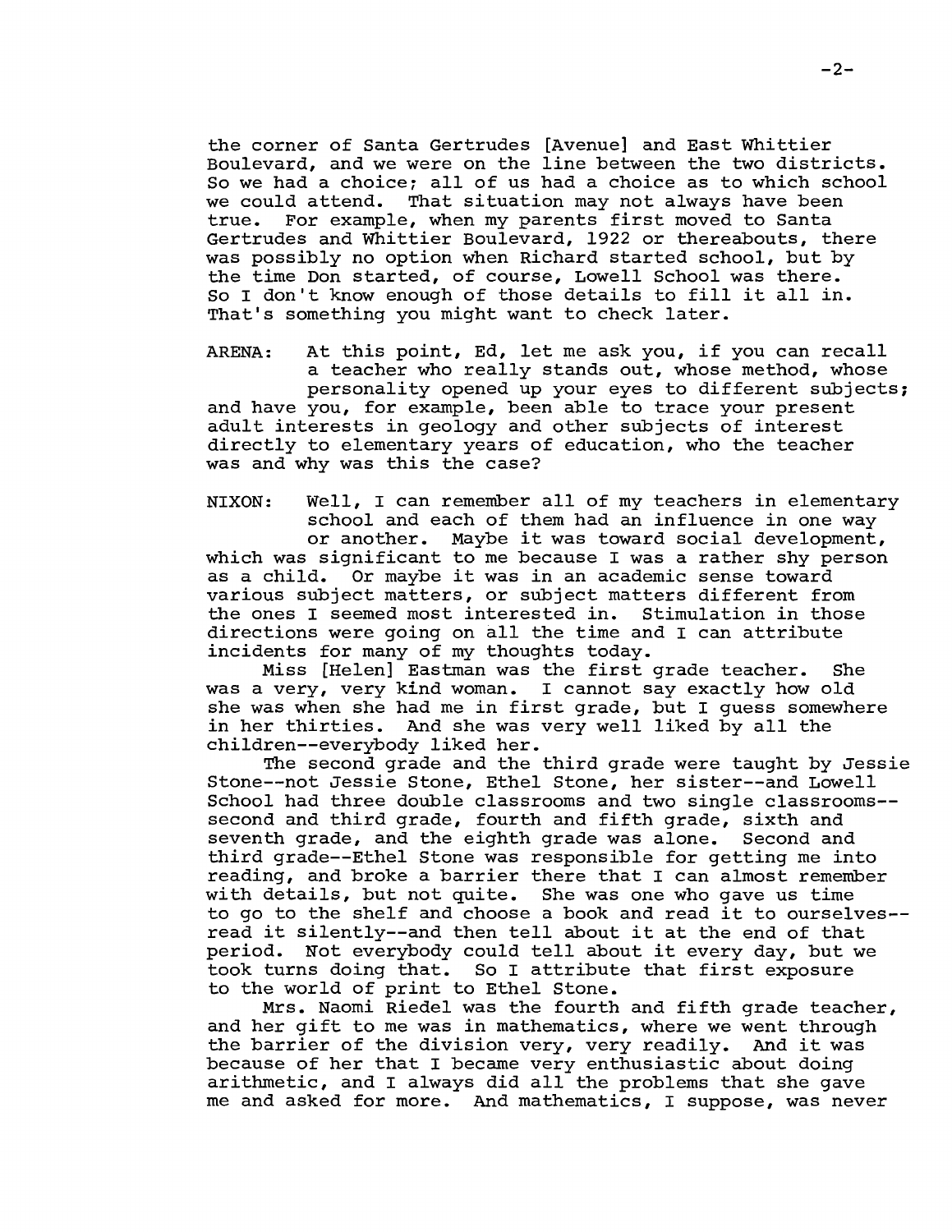really too much of a challenge to me after that until I got into calculus and didn't have time to do all the homework.

Sixth and seventh grade was taught by Jessie Stone, and Jessie Stone had a reputation for being the disciplinarian the toughest, meanest teacher that anyone will ever want to run into. And hardly anyone really loved her when in her classroom, but always for her methods and appreciation for the accomplishments she had. She was one of the most pene-<br>trating people that you ever want to meet, perceptive. And trating people that you ever want to meet, perceptive. she could second-guess you before you could answer her with a false question or anything of the sort, and kept you on target, on track, in everything she did.

Occasionally during the sixth and seventh grades Miss [Gladys] Starbuck, the principal, would come in and teach the class and she teamed up with one other teacher, Miss Carol Calkins, who later became Mrs. Hooker. And Gladys Starbuck<br>was one who always found something new. I can remember bewas one who always found something new. coming intrigued with the new subjects she kept bringing up all the time that I had never heard of at home--new subjects such as astronomy. We were supposed to have arithmetic skills and reasonable confidence, so we had a competition at the end of every day in which she would give us numbers, plus and minus, times and divide, in a long series, and whoever had the answer would pop up with the response; and if it was wrong, that meant points off for that team and the other side got a crack at it. Mrs. Starbuck, Gladys Starbuck, was also a part of my eighth grade experience, in that she taught me the Constitution course, and in California schools the Constitution test in the eighth grade is a requirement. Before you can graduate, you must pass it with a certain grade, I've forgotten what it is. But I know that she was capable of getting everybody through that, and succeeded in doing so in<br>my class. I took a great deal of satisfaction from that par-I took a great deal of satisfaction from that particular exposure to the united States Constitution, because government wasn't really my favorite subject anywhere in school. But I did like that particular course, and as I recall, I did reasonably well. I think I came out second in the class on the Constitution test, something over ninety. And a Marjorie Windt was class champion and was really a brilliant student, so I didn't feel bad about taking second to<br>her. That about finishes the eight years, the teachers, t That about finishes the eight years, the teachers, the courses.

I must say that when I went to Whittier High School and started out with Latin and algebra and all the other standard college preparatory courses I felt better prepared than most of my contemporaries. I had even had exposure to enough words of Latin so that I always felt I had a head start in every new phase of the language course we got into. And as a matter of fact, I made A's all the way through in Latin in high school. It was a lot of fun. Mathematics, the same way, never had lower than a B-plus or in that area. English was harder for me but even in that, English and history, I managed to stay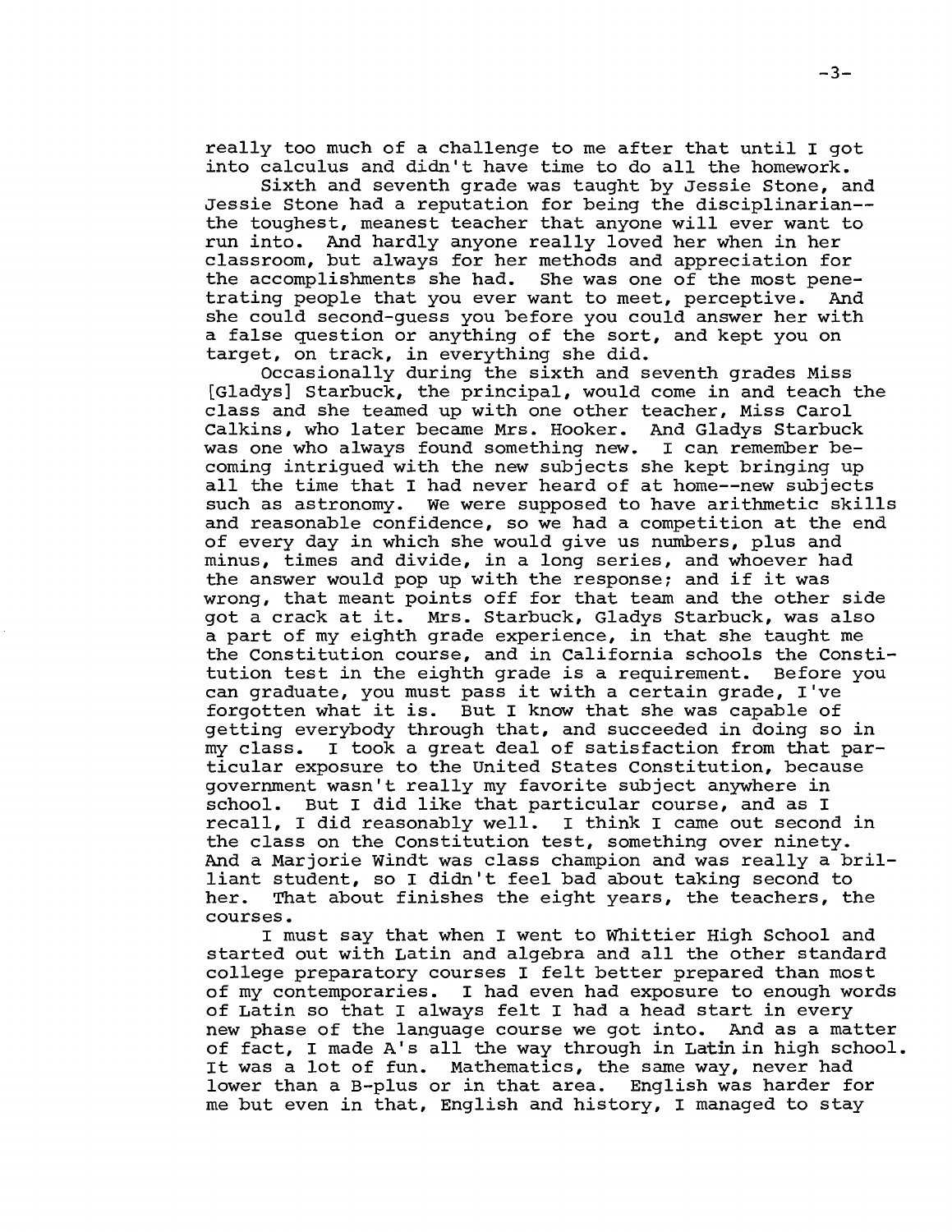above the B line all the way through.

Not until I got to West York High School and ran into a teacher who was an avowed Communist--and if you'll think about it, this was about the same time as my brother was prosecuting Alger Hiss, undertaking the hearing in his case and he really had it in for me; for some reason I was not able to do better than a C-plus. Got down to Duke University, I didn't have any trouble with the analytic geometry, so I wasn't too worried about that one C-plus in my high school record. That about winds up that phase of it. That about winds up that phase of it.

ARENA: And now I would like to ask you to recall whether or not the different schools, such as Lowell and East Whittier, were more or less equal, weill say, in plan, in teacher professional ability; and what I am wondering is, to what extent was your school of higher or lesser or about equal caliber in the education it afforded? That's one question. caliber in the education it afforded?

Another I would like to ask you is, to what extent were there field trips, visiting teachers? Did you have an art teacher come in once a week, a music teacher? Discuss that, to the best of your ability.

NIXON: Well, the two schools, East Whittier and Lowell, were very competitive, in the sense that we jealously guarded our reputations and felt that the schools one was better than the other. But when you come right down to it, there was not much difference between the two. Perhaps the major difference was that East Whittier School had larger classes, there were many more students there, and Lowell had the small groups. But who knows, having more than one class in a room does something to stimulate those in the lower<br>grades to rise to the upper grades. I don't know. In my own grades to rise to the upper grades. I don't know. mind they were equivalent. The quality of teachers across the board was comparable, and I do know that in my own case, I heard later on from--I think it was Hazel Bernett who told the story--about Don going down to Lowell School soon after I got into the first grade and talking to the principal there, who was Mr. [Charles] Samuels at that time when they first started, and he asked that he not make any special point out of it, but to give me--be sure I got a lot of disciplinary instruction as well as academic instruction, because my parents were so busy in the grocery store during those 1930's that they were worried that I was not getting enough of an appreciation for discipline and respect for authority. So I know that he had a say in that regard.

- ARENA: Now we go back to the second question I asked you regarding field trips and visiting teachers.
- NIXON: All right. All the schools in that area used a library system that was a central library. In our case there was one located on East Whittier Boulevard